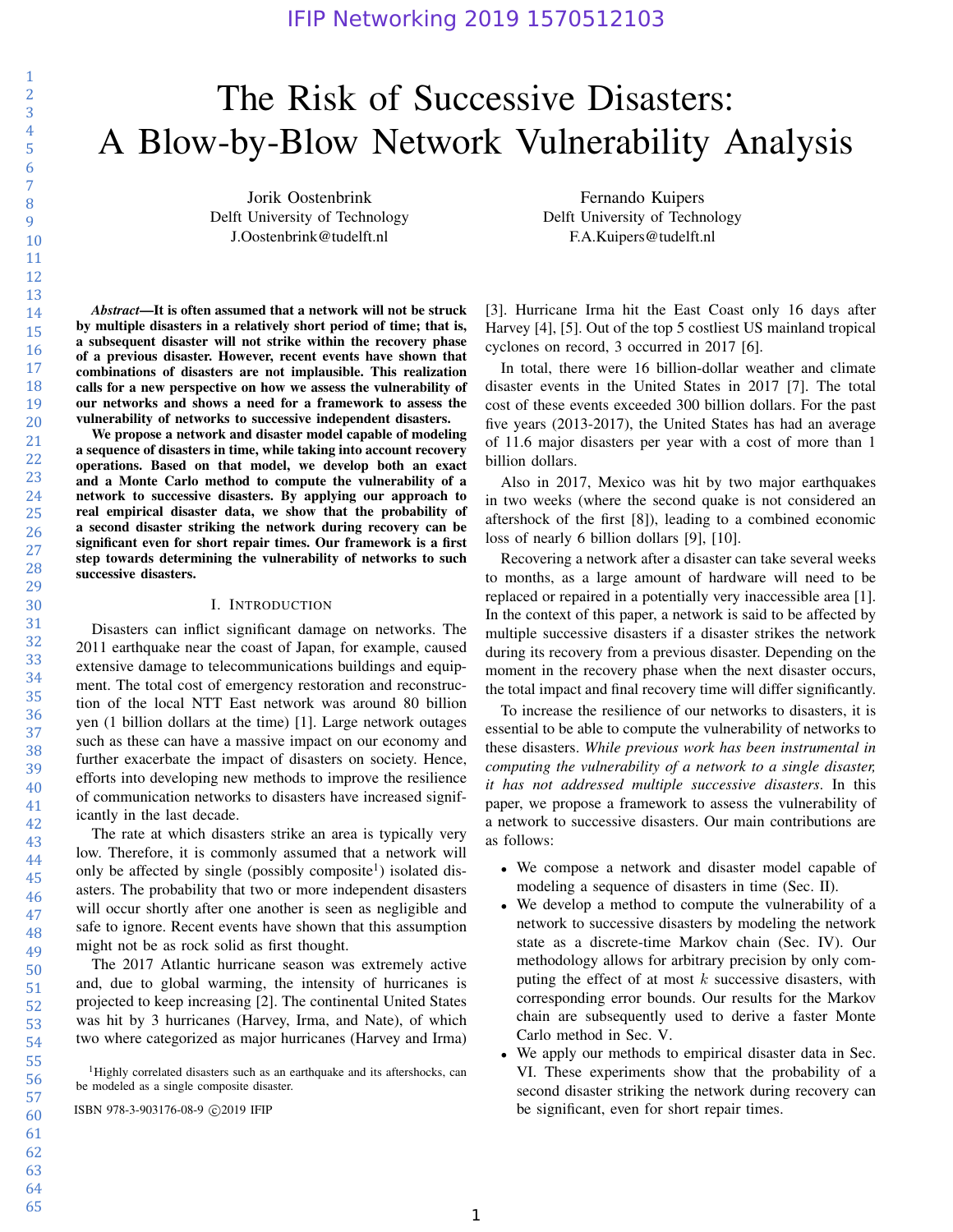To the best of our knowledge, we are the first to propose models and methods for assessing the impact of successive disasters on networks, while taking into account recovery operations.

#### II. NETWORK AND DISASTER MODEL

We model the network as a directed multigraph  $G =$  $(V, E, \psi)$  with nodes  $v \in V$  connected by links  $e \in E$ , where  $\psi: E \to V \times V$  and  $e \in E$  connects  $v_1$  to  $v_2$  if and only if  $\psi(e) = (v_1, v_2)$ . Thus, we permit the same pair of nodes to be connected by multiple links. We define a failure set s, where network component  $c \in V \cup E$  is functioning if and only if  $c \notin s$ . In the remainder of the paper, *we refer to the failure set of a network as the state of that network*.

Given such a network, we are interested in three factors: (1) the number of successive disasters we can expect the network to be struck by, (2) the impact of being struck by one or more disasters, and (3) the total time it takes to fully recover from these disasters. To assess these attributes, we need to model the occurrence of disasters over time.

The occurrence of disasters is inherently unpredictable. A common stochastic model for disaster occurrences [11]– [13], which we will also employ, is the Poisson process. We model all disaster processes as mutually independent Poisson processes and assume we are given a multiset of disaster processes  $d = (a_d, \lambda_d) \in D^*$ , where  $a_d \subseteq V \cup E$  are the components affected by d and  $\lambda_d$  is the rate of d.

If disaster process  $d$  triggers at time  $t$ , when the network state is s, the new network state at time t will be  $s \cup a_d$ . That is, all components in  $a_d$  fail. We assume at most one disaster can strike the network at any given time  $t$ .

The combination of multiple Poisson processes is again Poissonian, with as rate the sum of its component rates. Thus, we can merge all disaster processes that affect the same components without affecting the outcome of our analysis. Hence, we transform the set  $D^*$  to

$$
D = \{(a_d, \lambda_d) | a_d \neq \emptyset \land \lambda_d = \sum_{(a_d, \lambda_{d^*}) \in D^*} \lambda_{d^*} > 0\}
$$
 (1)

Let  $(T_n)_{n=1}^{\infty}$  be the ordered sequence such that  $T_1$  is the occurrence time of the first disaster, and for all  $n > 1$ ,  $T_n$ is the time between disasters  $n-1$  and n. Let  $(D_n)_{n=1}^{\infty}$  be the ordered sequence of disasters. In other words, the first disaster  $D_1 \in D$  occurs at time  $T_1 \in \mathbb{R}$ , the second  $D_2 \in D$ at  $T_1 + T_2 \in \mathbb{R}$ , etc. Then, for all  $n \in \mathbb{N}$ :

$$
T_n \sim \text{Exp}(\lambda_D) \text{ (where } \lambda_D := \sum_{(a_d, \lambda_d) \in D} \lambda_d \text{)} \tag{2}
$$

the  $T_n$  are exponentially distributed with rate  $\lambda_D$ , and  $D_n$  and  $T_n$  are independent for all  $n \in \mathbb{N}$ :

$$
P(D_n = d \wedge T_n = t) = P(D_n = d)P(T_n = t)
$$
 (3)

## *A. Example Network and Disasters Instance*

To illustrate our network and disaster model, we give an example in Fig. 1. We consider a small triangle network of 3 nodes and 3 links. Its representative set of disasters contains four (types of) disasters. As each of these disasters affects a different set of components,  $D^* = D$ . The total disaster rate is  $\lambda_D = 1.6$  disasters per year.

A network topology and set of disasters are not sufficient to properly compute the vulnerability of the network to successive disasters, as the impact of these disasters significantly depends on how quickly, and in what order, the network can be repaired. Thus, we also need to include some repair properties.

Our framework can include any repair function, but in the example the following repair rules hold: nodes can be repaired in half a month, while links take a full month to repair, and repairs are performed according to a predetermined priority and cannot be performed concurrently.

# III. PROBLEM STATEMENT

We consider a deterministic repair model. We assume that, given a certain starting state, the recovery of the network is fixed (until a new disaster occurs). For example, if disaster 4 of the example instance occurs, all nodes will be damaged. Afterwards, the nodes will be repaired one by one. Thus, unless another disaster occurs during repair, the state of the network will be

- ${n1, n2, n3}$  at time 0
- ${n2, n3}$  at time  $\frac{1}{24}$
- $\{n3\}$  at time  $\frac{2}{24}$
- $\emptyset$  at time  $\frac{3}{24}$

Generalizing the above example, we define repair functions  $r_{s_0}: \mathbb{R}^+ \to V \cup E$  for each  $s_0 \in V \cup E$ .  $r(t)_{s_0} \in V \cup E$  is the state of the network at time  $t + C$ , given that the state of the network was  $s_0$  after being struck by a disaster at some time C. We assume the network does not degrade further in the recovery phase:

$$
r(b)_{s_0} \subseteq r(a)_{s_0} \ 0 \le a \le b, s_0 \in V \cup E \tag{4}
$$

Different repair strategies can be compared by changing the repair functions. Additionally, by increasing the amount of components being repaired simultaneously, the benefits of acquiring more personnel can be assessed and compared to the additional cost in salary.

In the following, we elaborate on our research objectives with respect to three properties.

# *A. Number of Successive Disasters* N

Network operators should decide on how many successive disasters they prepare for. To do so, knowing the probability of at least  $n$  successive disasters is essential. In addition, the expected number of successive disasters is also of interest. Hence, our goal is to compute  $P(N \ge n)$ , as well as  $E[N]$ .

## *B. Impact*

While knowing the expected number of successive disasters is useful, it is also important to consider their impact. Suppose we have a measure  $M: V \times E \rightarrow [0, 1]$  that assigns a value  $M(s)$  between 0 (worst case) and 1 (best case) to each state s of the network. We require that  $M(a) \leq M(b)$  if  $b \subseteq a$ .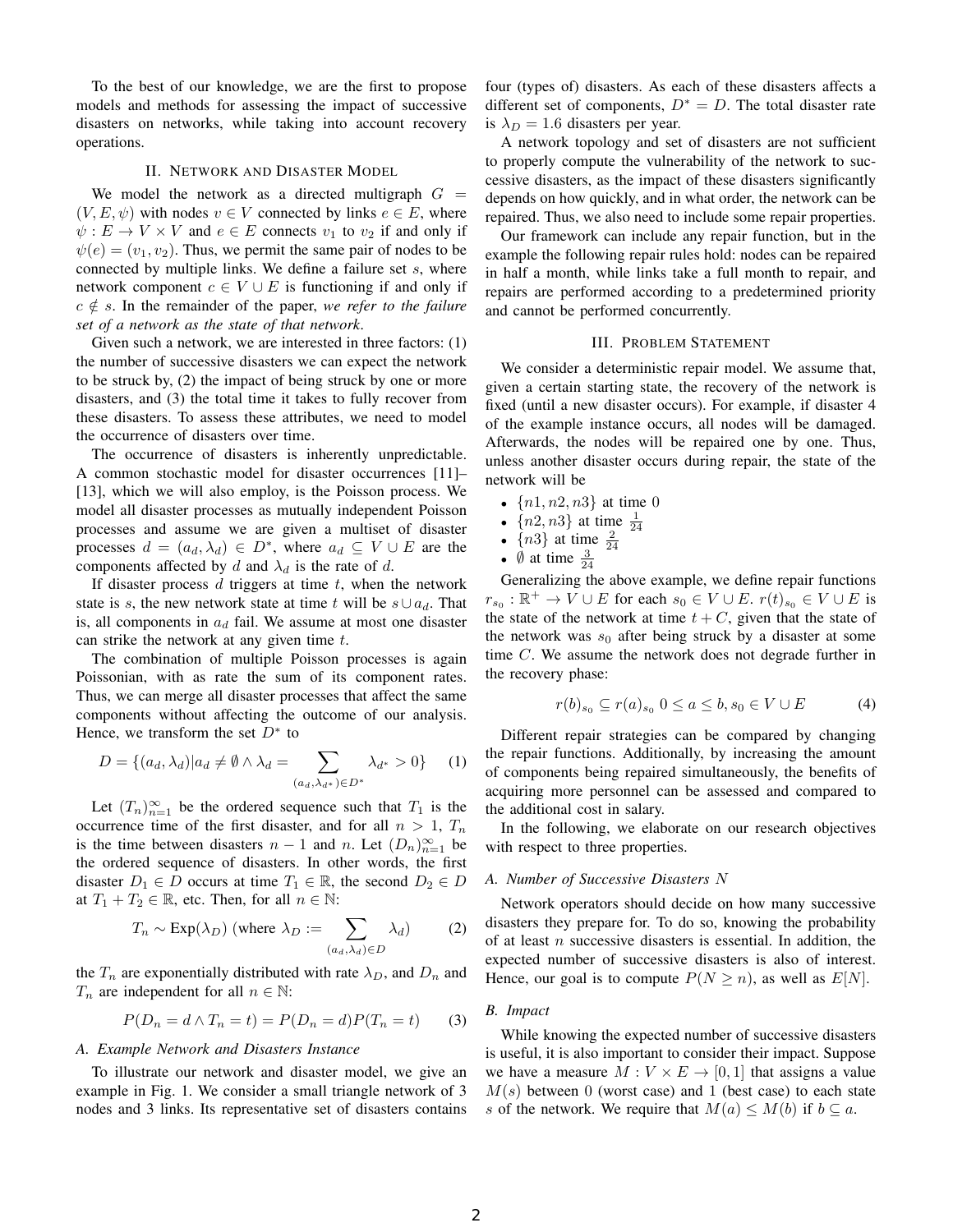

Fig. 1. Example problem instance.

We analyze the minimum value of  $M$  during the disasterand-recovery process. In the one-disaster case, this would simply be the value of  $M$  directly after the disaster. Successive disasters, although rare, can have a significantly higher impact on the network than single disasters. Therefore, given a critical value  $m$ , we want to compute the probability that the network reaches a state at least as bad as  $m$  during the disasterand-recovery process,  $P(M_{\text{min}} \leq m)$ , where  $M_{\text{min}}$  is the minimum value of M between  $T_1$  and full recovery.

#### *C. Total Time to Full Recovery*

Let  $T_{total}$  be the total repair time, from the start of the first disaster to the time when all damage from all previous disasters has been repaired. We aim to compute the expected time to full recovery,  $E[T_{total}]$ .

## IV. ANALYSIS

In this section, we describe methods for computing the properties introduced in the previous section by modeling the state of the network as a Discrete-Time Markov Chain (DTMC).

# *A. Markov Chain*

Let  $A_n$  be the state of network G directly after the nth disaster strikes the network. Now, because the disaster processes are independent and memoryless, and the repair function is deterministic,

$$
P(A_n = a_n | A_1 = a_1, A_2 = a_2, \dots, A_{n-1} = a_{n-1}) =
$$
  

$$
P(A_n = a_n | A_{n-1} = a_{n-1})
$$
 (5)

that is,  $(A_n)_{n=1}^{\infty}$  satisfy the Markov property and form a (discrete-time) Markov chain.

The transition probabilities of this Markov chain depend on which disaster strikes next, as well as at which stage of the repair process this disaster strikes. By property (3), these two factors are independent. Thus, the transition probabilities can be calculated by summing over all possible disasters  $d \in D$ :

$$
P(A_n = a_n | A_{n-1} = a_{n-1}) =
$$
  

$$
\sum_{d \in D} \frac{\lambda_d}{\lambda_D} (\exp(-\lambda_D \mathcal{M}_{a_{n-1}, d, a_n}) - \exp(-\lambda_D \mathcal{S}_{a_{n-1}, d, a_n}))
$$
  
(6)

Here,  $\frac{\lambda_d}{\lambda_D}$  is the probability that the network will be struck by disaster  $d = (a_d, \lambda_d)$ . [ $\mathcal{M}_{a_{n-1},d,a_n}, \mathcal{S}_{a_{n-1},d,a_n}$ ) is the period of time during which the occurrence of disaster d will result in network state  $a_n$  and  $\exp(-\lambda_D \mathcal{M}_{a_{n-1},d,a_n})$  –  $\exp(-\lambda_D \mathcal{S}_{a_{n-1},d,a_n})$  the probability that the next disaster will occur in this period of time<sup>2</sup>.

We are specifically interested in the chain of network states until full recovery. Thus, we construct an additional Markov chain  $(S_n)_{n=1}^{\infty}$  by adding an absorbing state  $\emptyset$  to  $(A_n)_{n=1}^{\infty}$ such that  $S_n = \emptyset$  if and only if the network has been fully repaired.

Let  $R_s := \min\{t \geq 0 | r(t)_{s} = \emptyset\}$  be the time it takes to fully repair the network (assuming no subsequent disasters occur), starting from network state  $s \in V \cup E$ . The probability that, starting in state s, the network is fully recovered before the next disaster strikes is  $\exp(-\lambda_D R_s)$ . Therefore, the transition probabilities to the absorbing state  $\emptyset$  are

$$
P(S_n = \emptyset | S_{n-1} = s_{n-1}) = \begin{cases} 1 & \text{if } s_{n-1} = \emptyset \\ \exp(-\lambda_D R_{s_{n-1}}) & \text{if } s_{n-1} \neq \emptyset \end{cases}
$$
(7)

and the transition probabilities to all other states are

$$
P(S_n = s_n \neq \emptyset | S_{n-1} = s_{n-1}) =
$$
  
\n
$$
\begin{cases}\n0 & \text{if } s_{n-1} = \emptyset \\
\sum_{d \in D} \frac{\lambda_d}{\lambda_D} (\exp(-\lambda_D \min(\mathcal{M}_{s_{n-1}, d, s_n}, R_{s_{n-1}}))) \\
-\exp(-\lambda_D \min(\mathcal{S}_{s_{n-1}, d, s_n}, R_{s_{n-1}}))) & \text{if } s_{n-1} \neq \emptyset\n\end{cases}
$$
\n(8)

 $S_1 = A_1 = a_{D_1}$ , so the initial distribution of the Markov chain  $(S_n)_{n=1}^{\infty}$  is

$$
P(S_1 = s_1) = \begin{cases} \frac{\lambda_d}{\lambda_D} & \exists d \in D \text{ s.t. } a_d = s_1 \\ 0 & \text{otherwise} \end{cases}
$$
 (9)

#### *B. Number of Successive Disasters* N

We can now compute the probability  $P(N \ge n) = 1 P(S_n = \emptyset)$  of at least *n* successive disasters without full recovery. This probability decreases exponentially with n. *Lemma 1:*

> $P(N > n) \leq (1 - \exp(-\lambda_D R))^{n-1}$ (10)

 $^{2}M_{a_{n-1},d,a_n}$  is the first time at which  $r_{a_{n-1}} \cup a_d = a_n$  (or  $\infty$  if no such time exists), and  $S_{a_{n-1},d,a_n}$  is the first time after  $\mathcal{M}_{a_{n-1},d,a_n}$  at which  $r_{a_{n-1}} \cup a_d \neq a_n$  (or  $\infty$ ).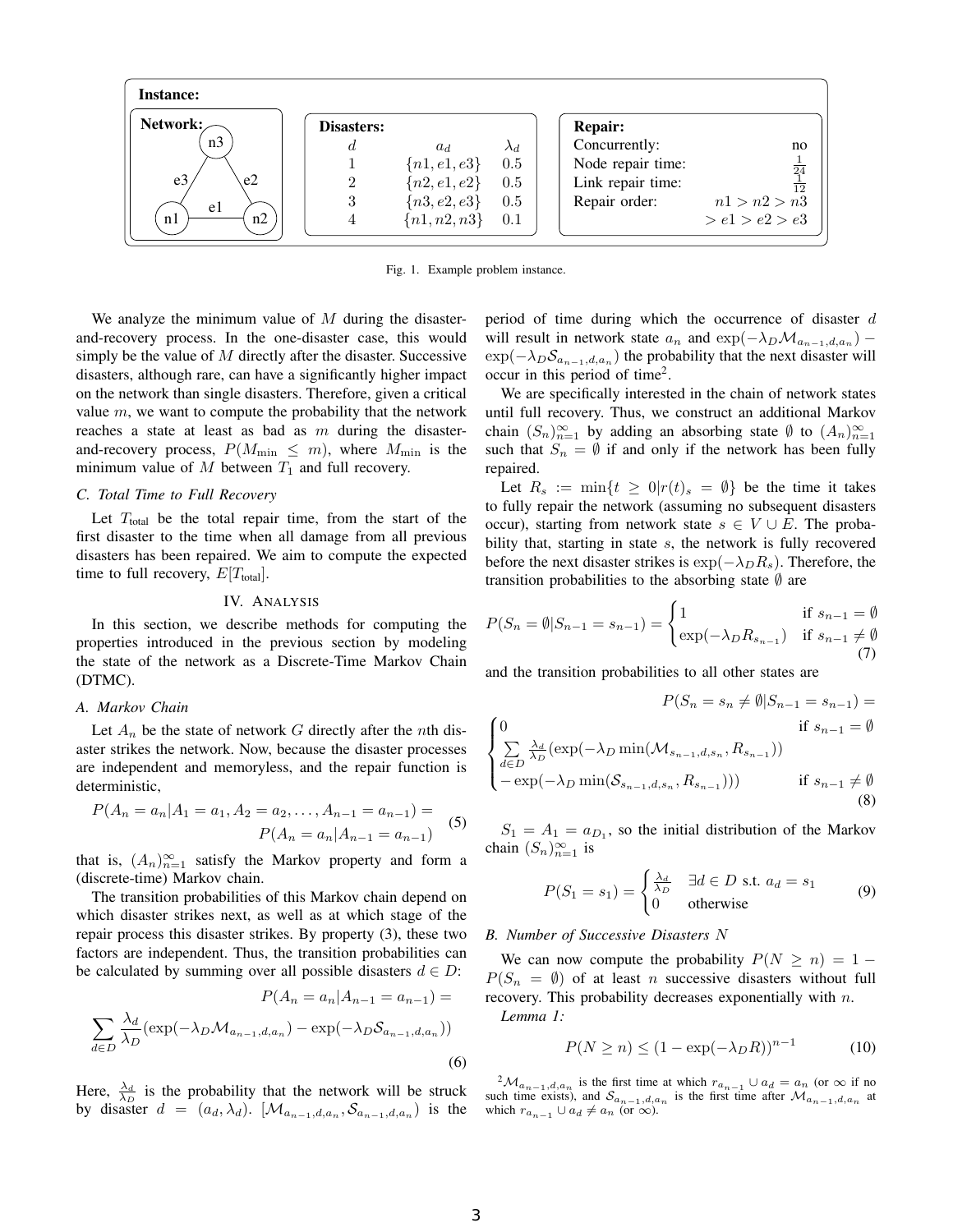where  $R := \max_{s \subseteq V \cup E} R_s$ . *Proof:* See Appendix. *Remark 1:* If  $R_s = R \,\forall s \in V \cup E - \emptyset$ , then

$$
P(N \ge n) = (1 - \exp(-\lambda_D R))^{n-1}
$$

Typically,  $R = \max_{s \in V \cup E} R_s$  will be the amount of time it takes to repair all network components  $(R_{V \cup E})$ .

Unfortunately, computing  $E[N]$  directly is intractable in most cases, as the number of possible states can be as high as  $2^{|V|+|E|}$ . However, we can approximate (from below) the expected number of successive disasters by only constructing the Markov model for  $k$  successive disasters and computing the distribution of  $S_1$  to  $S_k$ . The choice of k depends on the required accuracy.

*Theorem 1 (Stopping conditions 1):* Let  $E[N]$  $\sum_{i=1}^{k}$  $\sum_{n=1} P(N \geq n)$ , then

$$
0 \le E[N] - \hat{E}[N] \le \frac{(1 - \exp(-\lambda_D R))^k}{\exp(-\lambda_D R)}
$$
(11)

In addition, if  $P(N \ge k) \le \epsilon \frac{\exp(-\lambda_D R)}{1 - \exp(-\lambda_D R)}$  $\frac{\exp(-\lambda_D R)}{1-\exp(-\lambda_D R)}$ , then

$$
E[N] - \hat{E}[N] \le \epsilon \tag{12}
$$

*Proof:* We start by proving (11).

$$
E[N] - \hat{E}[N] = \sum_{n=k+1}^{\infty} P(N \ge n)
$$
  
\n
$$
\le \sum_{n=k+1}^{\infty} (1 - \exp(-\lambda_D R))^{n-1}
$$
 (Lemma 1)  
\n
$$
= \frac{(1 - \exp(-\lambda_D R))^k}{\exp(-\lambda_D R)}
$$
  
\nIf  $P(N \ge k) \le \epsilon \frac{\exp(-\lambda_D R)}{1 - \exp(-\lambda_D R)}$ , then (for  $n \ge k$ ):

 $P(N \geq n) \leq \epsilon \exp(-\lambda_D R)(1 - \exp(-\lambda_D R))^{n-k-1}$ 

This can be proved analogously to Lemma 1. But this means that the absolute error

$$
E[N] - \hat{E}[N]
$$
  
\n
$$
\leq \sum_{n=k+1}^{\infty} \epsilon \exp(-\lambda_D R)(1 - \exp(-\lambda_D R))^{n-k-1}
$$
  
\n
$$
= \sum_{n=0}^{\infty} \epsilon \exp(-\lambda_D R)(1 - \exp(-\lambda_D R))^n
$$
  
\n
$$
= \epsilon
$$

Thus, to guarantee an upper bound on the absolute error, we can either choose the number of steps  $k$  beforehand, or test if  $P(N > k)$  is below the threshold after every iteration, where the latter requires fewer iterations than the former.

# *C. Impact*

As M is minimal directly after a disaster,  $M_{\min} = \min M(S_n).$ function  $\sum_{m=1}^{n}$   $\binom{n}{m}$   $\leq$   $m$ ) is the hitting probability of The cumulative distribution  $M^{\leq m} := \{ s \in V \times E | M(s) \leq m \}.$  We can take a similar approach as before and approximate these probabilities as

$$
\hat{P}(M_{\min} \le m) := P(M_{\min}^k \le m)
$$
\n(13)

where  $M_{\min}^k = \min_{n \leq k} M(S_n)$ .

Suppose we have computed the first  $k$  states and corresponding transition probabilities of the Markov chain  $(S_n)_{n=1}^{\infty}$ . To compute  $P(M_{\min}^k \leq m)$  we construct a new Markov chain  $(S_n^{\leq m})_{n=1}^{\infty}$  by replacing all  $s \in M^{\leq m}$  with a single absorbing state  $A^{\leq m}$ . Now,

$$
P(M_{\min}^k \le m) = P(S_k^{\le m} = \mathcal{A}^{\le m})
$$
 (14)

*Theorem 2 (Stopping conditions 2):* Let

$$
\hat{P}(M_{\min} \le m) = P(M_{\min}^k \le m) = P(S_k^{\le m} = \mathcal{A}^{\le m})
$$

Then

$$
0 \le P(M_{\min} \le m) - \hat{P}(M_{\min} \le m) \le
$$
  

$$
1 - \hat{P}(M_{\min} \le m) - P(S_k^{\le m} = \emptyset) \le P(N \ge k)
$$
  

$$
\le (1 - \exp(-\lambda_D R))^{k-1}
$$
 (15)

*Proof:* If  $m \geq 1$ , then

 $P(M_{\min} \leq m) = \hat{P}(M_{\min} \leq m) = 1$ , so we assume that  $m < 1$ .

In this case

$$
P(M_{\min} \le m) - \hat{P}(M_{\min} \le m)
$$
  
=  $P(M_{\min} \le m) - P(M_{\min}^k \le m)$   
=  $P(M_{\min} \le m \land M_{\min}^k > m)$   
 $\le 1 - P(M_{\min}^k \le m) - P(S_k^{\le m} = \emptyset)$   
 $\le P(N \ge k)$ 

*D. Total Time to Full Recovery*

The total time to full recovery, or the total repair time,  $T_{total}$ , is equivalent to the sum of the time spent on repair in all states of  $(S_n)_{n=1}^{\infty}$ :

$$
T_{\text{total}} = \sum_{n=1}^{\infty} \mathcal{R}_n \tag{16}
$$

П

where  $\mathcal{R}_n$  is the time spent on repairs between the *n*th and  $(n + 1)$ th disaster. Thus,  $\mathcal{R}_n$  is 0 if  $S_n = \emptyset$  and  $\mathcal{R}_n$  is the minimum between the total repair time of failures  $S_n$  and the time till the next disaster otherwise:

$$
\mathcal{R}_n = \begin{cases} 0 & \text{if } S_n = \emptyset \\ \min(R_{S_n}, T_{n+1}) & \text{if } S_n \neq \emptyset \end{cases}
$$
 (17)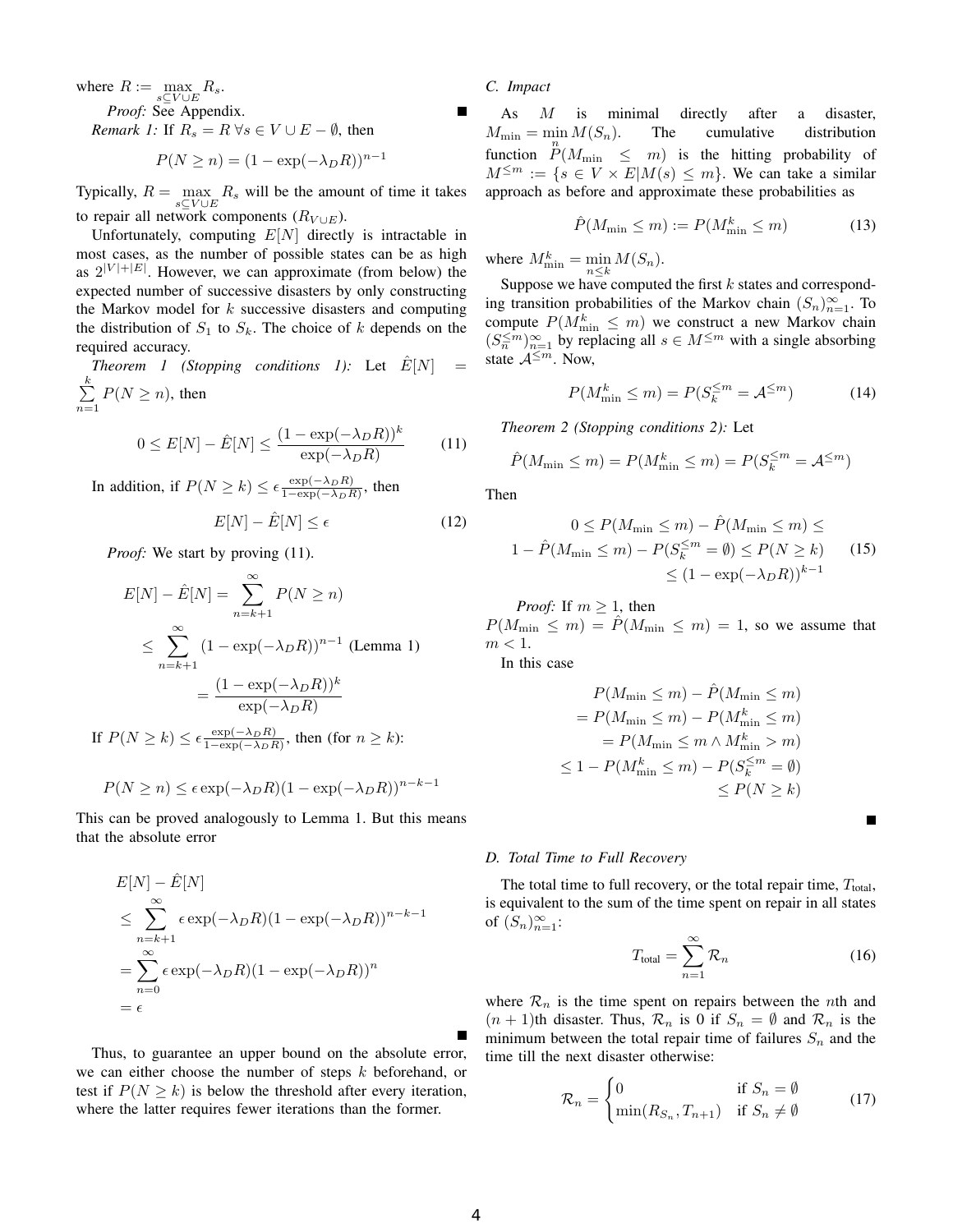The expected value of  $\mathcal{R}_n$  is

$$
E[\mathcal{R}_n] =
$$
  
\n
$$
\sum_{s \neq \emptyset} P(S_n = s) (\int_0^{R_s} \lambda_D \exp(-\lambda_D t) t dt + \exp(-\lambda_D R_s) R_s)
$$
  
\n
$$
= \sum_{s \neq \emptyset} P(S_n = s) (\frac{1}{\lambda_D} (1 - \exp(-\lambda_D R_s)))
$$
  
\n
$$
= \frac{1}{\lambda_D} \sum_{s \neq \emptyset} P(S_n = s) (1 - \exp(-\lambda_D R_s))
$$
\n(18)

As before, we propose approximating  $E[T_{total}]$  by truncating (16). That is, we approximate  $E[T_{total}]$  by summing the expected values of  $\mathcal{R}_1$  to  $\mathcal{R}_k$ , which only requires the distributions of  $S_1$  to  $S_k$ .

*Theorem 3 (Stopping conditions 3):* Let  $\hat{E}[T_{total}]$  :=  $\sum_{i=1}^{k}$  $\sum_{n=1} E[\mathcal{R}_n]$ , then

$$
0 \le E[T_{\text{total}}] - \hat{E}[T_{\text{total}}] \le \frac{(1 - \exp(-\lambda_D R))^k}{\lambda_D \exp(-\lambda_D R)}
$$
(19)

In addition, if  $P(N \ge k) \le \epsilon \lambda_D \frac{\exp(-\lambda_D R)}{1 - \exp(-\lambda_D R)}$  $\frac{\exp(-\lambda_D R)}{1-\exp(-\lambda_D R)}$ , then

$$
E[T_{\text{total}}] - \hat{E}[T_{\text{total}}] \le \epsilon \tag{20}
$$

*Proof:* By the monotone convergence theorem,

$$
E[T_{\text{total}}] = E[\sum_{n=1}^{\infty} \mathcal{R}_n] = \sum_{n=1}^{\infty} E[\mathcal{R}_n]
$$

In addition, by (18),  $E[\mathcal{R}_n] \leq \frac{1}{\lambda_D} P(N \geq n)$ . Now, the proof follows analogously to that of Theorem 1.

## V. MONTE CARLO

The Markov chain in Sec. IV has a large number of states. Most of these states have a very small probability of ever being reached. However, we can not simply ignore these states, as the aggregate of their probabilities is relatively high. This is a perfect use case for Monte Carlo simulations.

We propose an efficient Monte Carlo method, based on the results from Sec. IV, for estimating  $P(N \ge n)$ ,  $E[N]$ ,  $E[M_{\text{min}}]$ , and  $E[T_{\text{total}}]$ . The method is given in detail in Fig. 2. The main idea is to simulate many sequences of successive disasters simultaneously, and cut off these sequences when the error bounds on the values of interest are small enough. As all sequences are cut off after the same number  $n$  of successive disasters, we only allow transitions to subsequent disaster states and keep track of the probability of reaching the absorbing state separately. This allows us to closer estimate the values of interest.

In essence, we approximate the lower bounds described in Sec. IV. By Theorems 1 to 3, these lower bounds, combined with  $P(N \leq n)$ , give us the upper bounds as well. The method can be tuned with respect to two values: Stopping condition **Input:** Number of simulations  $\eta$ , and bound  $\beta$ **Output:**  $\hat{P}(N \geq n)$ ,  $\hat{E}[N]$ ,  $\hat{P}(M_{\min} \leq m)$ ,  $\hat{E}[M_{\min}]$ , and  $E[T_{total}]$ Let State $_{i,j}$  be the network state in simulation i after the jth disaster  $\hat{P}(N \geq 1) \leftarrow 1$  $\hat{P}(M_{\min} \leq m) \leftarrow 0$ for  $i = 1$  to  $i = \eta$  do Sample starting state State<sub>i,1</sub> from  $S_1$  $P_{i,1} \leftarrow 1$  $M_{i,1} \leftarrow M(\text{State}_{i,1})$ if  $M_{i,i} \leq m$  then  $\hat{P}(M_{\min} \leq m) \leftarrow \hat{P}(M_{\min} \leq m) + \frac{1}{\eta}$ end if end for  $n \leftarrow 1$ while  $\hat{P}(N \geq n) > \beta$  do  $n \leftarrow n + 1$ for  $i = 1$  to  $i = \eta$  do  $P(S_n = \emptyset) \leftarrow \exp(-\lambda_D R_{\text{State}_{i,n-1}})$  $P_{i,n} \leftarrow P_{i,n-1}(1 - P(S_n = \emptyset))$ Sample next disaster occurrence time  $T_n$ , conditioned on  $T_n < R_{\text{State}_{i,n-1}}$ Compute State<sub>i,n</sub>, given occurrence time  $T_n$  $M_{i,n} \leftarrow \min(M_{i,n-1}, M(\text{State}_{i,n}))$ if  $M_{i,n-1} > m$  and  $M_{i,n} \leq m$  then  $\hat{P}(M_{\min} \leq m) \leftarrow \hat{P}(M_{\min} \leq m) + \frac{1}{\eta}P_{i,n}$ end if end for  $\hat{P}(N \geq n) \leftarrow \frac{1}{\eta} \sum_{n=1}^{\eta}$  $\sum_{i=1} P_{i,n}$ 

П

end while<sub>n</sub>  
\n
$$
\hat{E}[N] \leftarrow \sum_{j=1}^{n} \hat{P}(N \geq n)
$$
\n
$$
\hat{E}[M_{\min}] \leftarrow \sum_{i=1}^{n} \sum_{j=1}^{n-1} P_{i,j} \exp(-\lambda_D R_{\text{State}_{i,j}}) M_{i,j}
$$
\n
$$
\hat{E}[M_{\min}] \leftarrow \frac{1}{\eta} \hat{E}[M_{\min}] + \frac{1}{\eta} \sum_{i=1}^{n} P_{i,n} M_{i,n}
$$
\n
$$
\hat{E}[T_{\text{total}}] \leftarrow \frac{1}{\eta \lambda_D} \sum_{i=1}^{n} \sum_{j=1}^{n} P_{i,j} (1 - \exp(-\lambda_D R_{\text{State}_{i,j}}))
$$

Fig. 2. Monte Carlo method for estimating  $P(N \ge n)$ ,  $E[N]$ ,  $P(M_{\text{min}} \le$  $m$ ),  $E[M_{\text{min}}]$ , and  $E[T_{\text{total}}]$ .

 $\beta$  gives the maximum difference between the approximated bounds, while the number of simulations  $\eta$  can be adjusted to affect the accuracy of the approximation of the bounds itself. When the probability of subsequent disasters is too high, lowering  $\beta$  can keep computation times manageable by reducing the number of successive disasters taken into account.

#### VI. EXPERIMENTS

To demonstrate our methods, we apply them to a version of the Sinet topology (Fig. 3) from the Topology Zoo [14], where all nodes without geographical information have been removed. This backbone network of 47 nodes connected by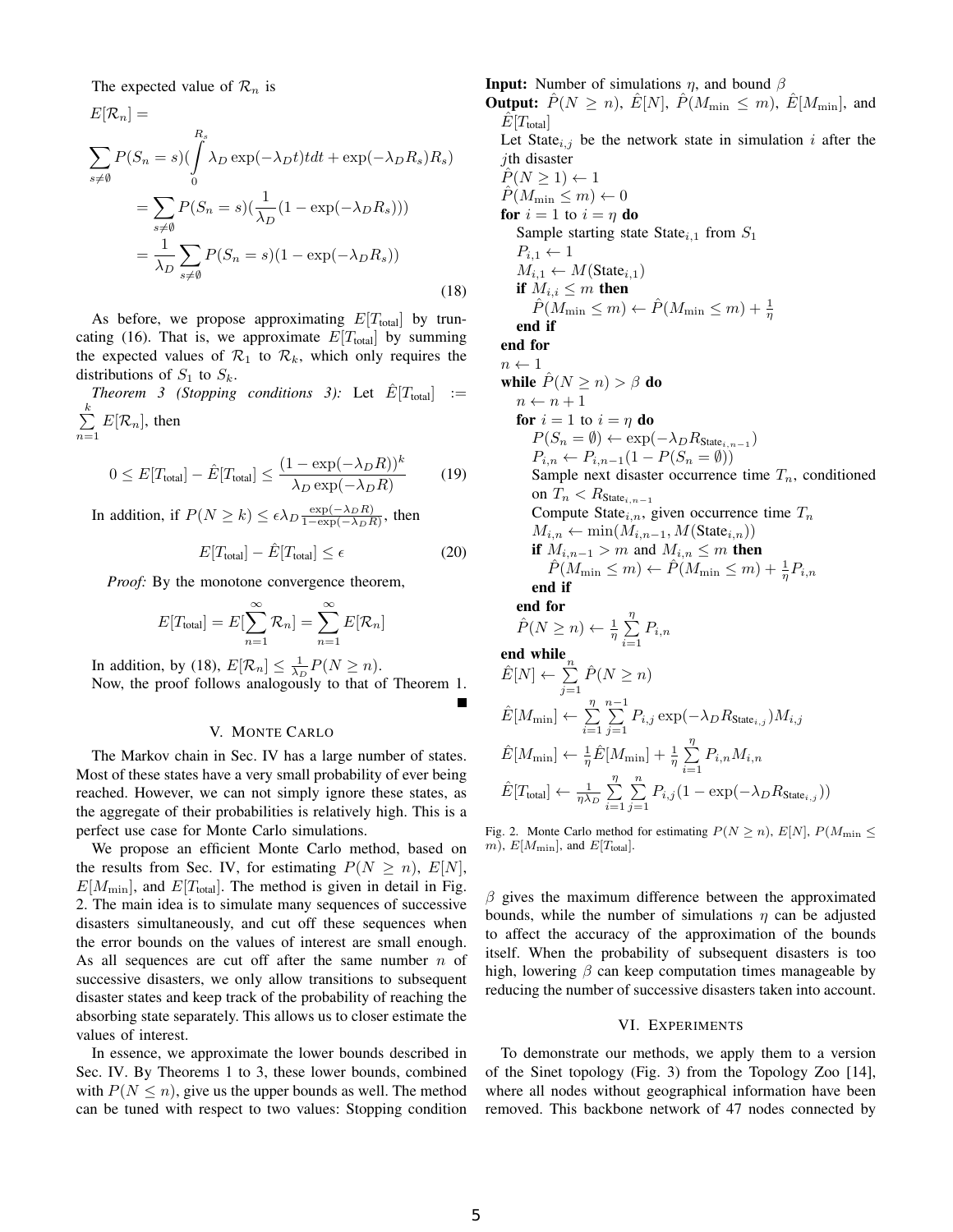

Fig. 3. Sinet Topology.

49 bidirectional links is located in Japan, and hence is vulnerable to a variety of different disasters such as earthquakes, landslides, and typhoons. All experiments are performed on an Intel Xeon Processor E5-2620 v3.

# *A. Dataset*

We create a set of disasters  $D^*$  by combining datasets from two sources: (1) the Japan Seismic Hazard Information Station (J-SHIS) [15] and (2) the International Best Track Archive for Climate Stewardship (IBTrACS) [16].

*1) Earthquake Data (J-SHIS):* The National Research Institute for Earth Science and Disaster Resilience (NIED) provides a large amount of data on Japanese earthquakes through the Japan Seismic Hazard Information Station (J-SHIS). We use the 2016 version of this dataset. J-SHIS provides maps of the effect of a significant number of modeled earthquakes: the Scenario Earthquake Shaking Maps. These maps give, among other data, the JMA seismic intensities for each affected Divided Quarter Grid Square [17] cell in Japan.

We create a disaster process  $d \in D^*$  for each earthquake scenario. The affected components  $a_d$  of each scenario are the set of network components that intersect (or lie within) one or more grid cells with a seismic intensity larger than or equal to 5.5. The disaster rates  $\lambda_d$  are the inverse of the mean recurrence intervals of each fault, divided by the total number of scenarios of the fault.

*2) Tropical Cyclone Data (IBTrACS):* IBTrACS is a collection of tropical cyclone data from numerous agencies maintained by the National Centers for Environmental Information (NCEI) of the (U.S.) National Oceanic and Atmospheric Administration (NOAA). In our experiments, we use IBTrACS beta version 4 and limit ourselves to cyclones from 1980 to 2017. We filter out any storms that never reached wind speeds of 74 mph, leaving us with a set of 1649 historical storms. As disaster area, we would prefer to use the regions that reached 74 mph winds. Unfortunately, this information is only available for some storms (in the form of the radius maximum extent per quadrant). Therefore, we apply the concept of the hurricane strike circle instead.

A strike circle is a circle with diameter 231.5 km, centered 23.15 km to the right of the hurricane center (based on its



Fig. 4. Approximations of the expected number of successive disasters,  $E[N]$ , and the expected time to full recovery,  $E[T_{total}]$ , against the component repair time.

direction of motion). It is meant to depict the typical extent of hurricane force winds [18].

For each typhoon-level storm, we find the first registered center point  $p_a$  where the storm had a maximum sustained wind speed of at least 74 mph, as well as the last center point  $p_b$  with at least 74 mph maximum sustained wind speed. Then, we select the range of center points from  $p_a$  up to and including the first registered center point after  $p_b$ . Connecting these points forms a track.  $a_d$  is the selection of all components within or intersecting a strike circle of any point (including points on the line segment between registered center points) on this track. The resulting set of disasters includes many storms that do not affect any components of Sinet (e.g. hurricanes striking the U.S.). However, this is not an issue, as empty  $a_d$ are filtered out when generating D.

The final set  $D^*$  is the union of the earthquake scenarios and historical tropical cyclones. This set of 2304 potential disasters can be reduced to a set  $D$  of 160 unique scenarios affecting Sinet. The total rate  $\lambda_D$  of these scenarios is 1.648 per year.

## *B. The Effect of Component Repair Time*

We first examine the effect of repair time. In a one-disaster scenario, the relation between component repair time and total repair time is simple: Ignoring start-up time, if repairing components takes twice as long, the total time to full recovery will also take twice as long. However, if we take the possibility of multiple disasters into account, we encounter another effect of repair time: When the time to repair the network increases, so does the probability that the network will be struck by a subsequent disaster during recovery. These subsequent disasters further increase the expected total recovery time on top of the increase in component repair time itself. Our experiments show this effect can be significant.

We consider a situation where components are repaired oneby-one, using a greedy strategy that tries to maximize the number of connected node-pairs. We vary the time it takes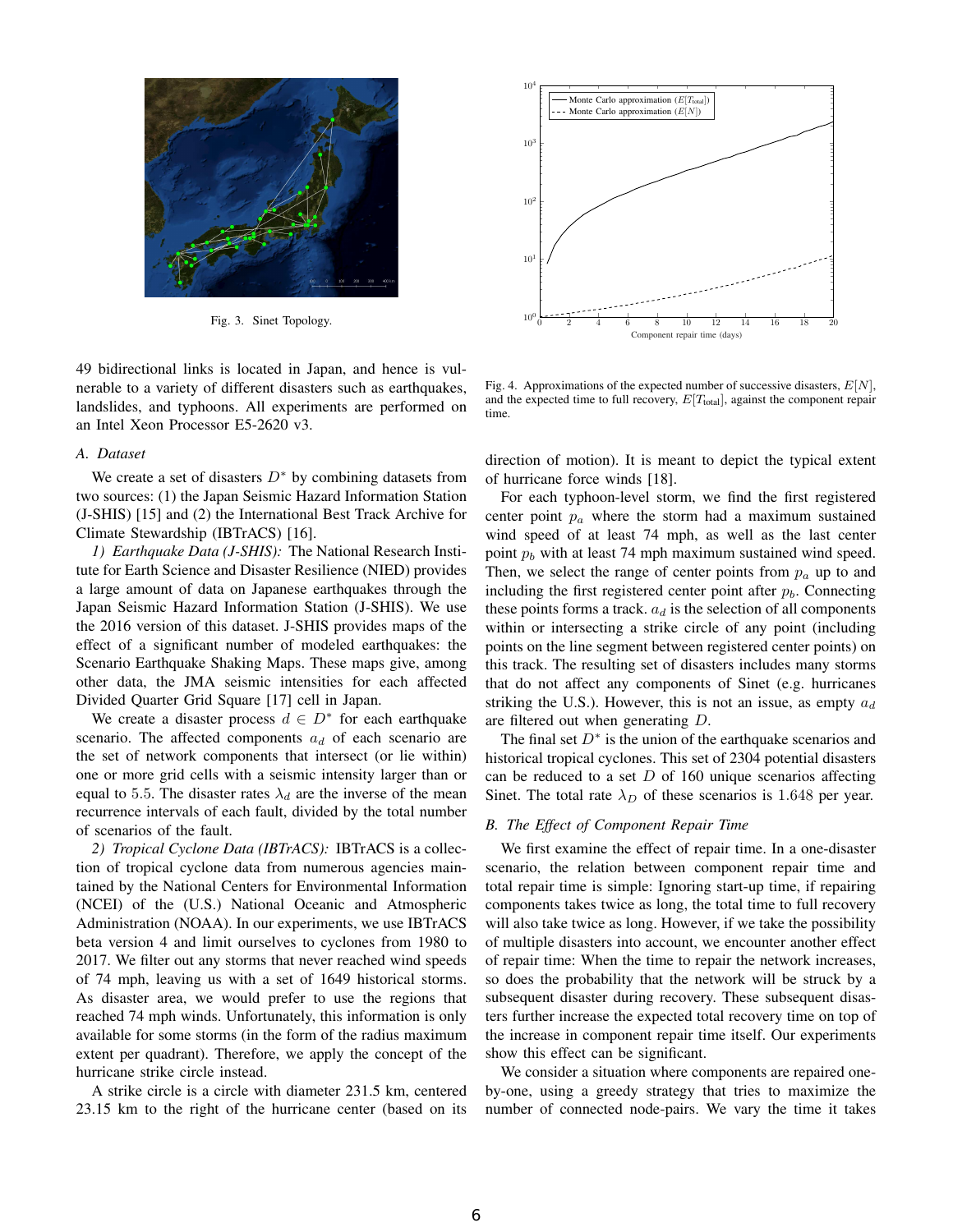

Fig. 5. The probability of a successive disaster during recovery of the first disaster,  $P(N > 1)$ , against the component repair time. Exact.



Fig. 6. Approximations of  $P(\text{ATTR}_{\text{min}} \leq 0.5)$ ,  $P(\text{ATTR}_{\text{min}} \leq 0.1)$ , and  $E[ATTR<sub>min</sub>]$  against the component repair time. Computed by Monte Carlo simulations.

to repair a component between 0 and 20 days. As we would need to compute a large number of steps of the DTMC to get precise results for higher repair times, we approximate all results. We use  $\eta = 10,000$  simulations for each Monte Carlo approximation and set  $\beta = 0.05$ .

The expected number of successive disasters and the expected time to full network recovery are plotted in Fig. 4.  $E[N]$ rapidly increases with the (component) repair time. Although, as could be expected, for more reasonable repair times<sup>3</sup>  $E[N]$ remains below 2. Due to the influence of subsequent disasters,  $E[T<sub>total</sub>]$  grows exponentially in the component repair time.

Fig. 5 shows the probability of a subsequent disaster during recovery of the first disaster,  $P(N > 1)$ . This value can be computed exactly by computing one step of the DTMC. Interestingly, even with a component repair time of less than 5

<sup>3</sup>When components are repaired non-concurrently and the component repair time is 20 days, it can take more than 5 years to fully repair Sinet.



Fig. 7. Computation time of the Monte Carlo approximations against the component repair time.

days, the probability of facing more than 1 disaster is relatively high. Probabilities of around 0.2, or even 0.1, are significant enough to stop ignoring the possibility of subsequent disasters.

Next, we consider the connection between repair time and network performance. To do so, we analyze the minimum value of the Average Two-Terminal Reliability (ATTR) survivability measure in the period after the first disaster strikes and before all damage has been repaired.

The ATTR of a network is the number of connected node pairs, divided by the total number of node pairs. We choose this metric because it is of vital importance that as many areas remain connected as possible after a disaster.

In Fig. 6, we have plotted  $E[ATTR<sub>min</sub>]$  against the component repair time. While the repair time does affect the expected minimum ATTR, this effect is much smaller than that on the expected time to full recovery.

A similar outcome can be observed when computing the probability that at most half of all node pairs remain connected (Fig. 6). However, while  $P(\text{ATTR}_{\text{min}} \leq 0.5)$  increases relatively slowly with the repair time,  $P(\text{ATTR}_{\text{min}} \leq 0.1)$ increases much faster.

Fig. 7 shows the computation time of the Monte Carlo method (parallelized to 11 threads) against the component repair time. The computation time grows exponentially in the component repair time, as the method has to simulate longer sequences of disasters to keep satisfying the stopping condition. Nevertheless, even for unrealistically large  $E[N]$  and  $P(N \geq 1)$ , the computation time is more than manageable.

The repair time has a significant effect on both the total recovery time and ATTR during the recovery process. Thus, reducing it, by repairing more components at once or by decreasing the time it takes to repair individual components, should be a high priority.

## *C. Concurrent Repair*

To evaluate our methods, we consider a use-case in which multiple components can be repaired simultaneously. In addi-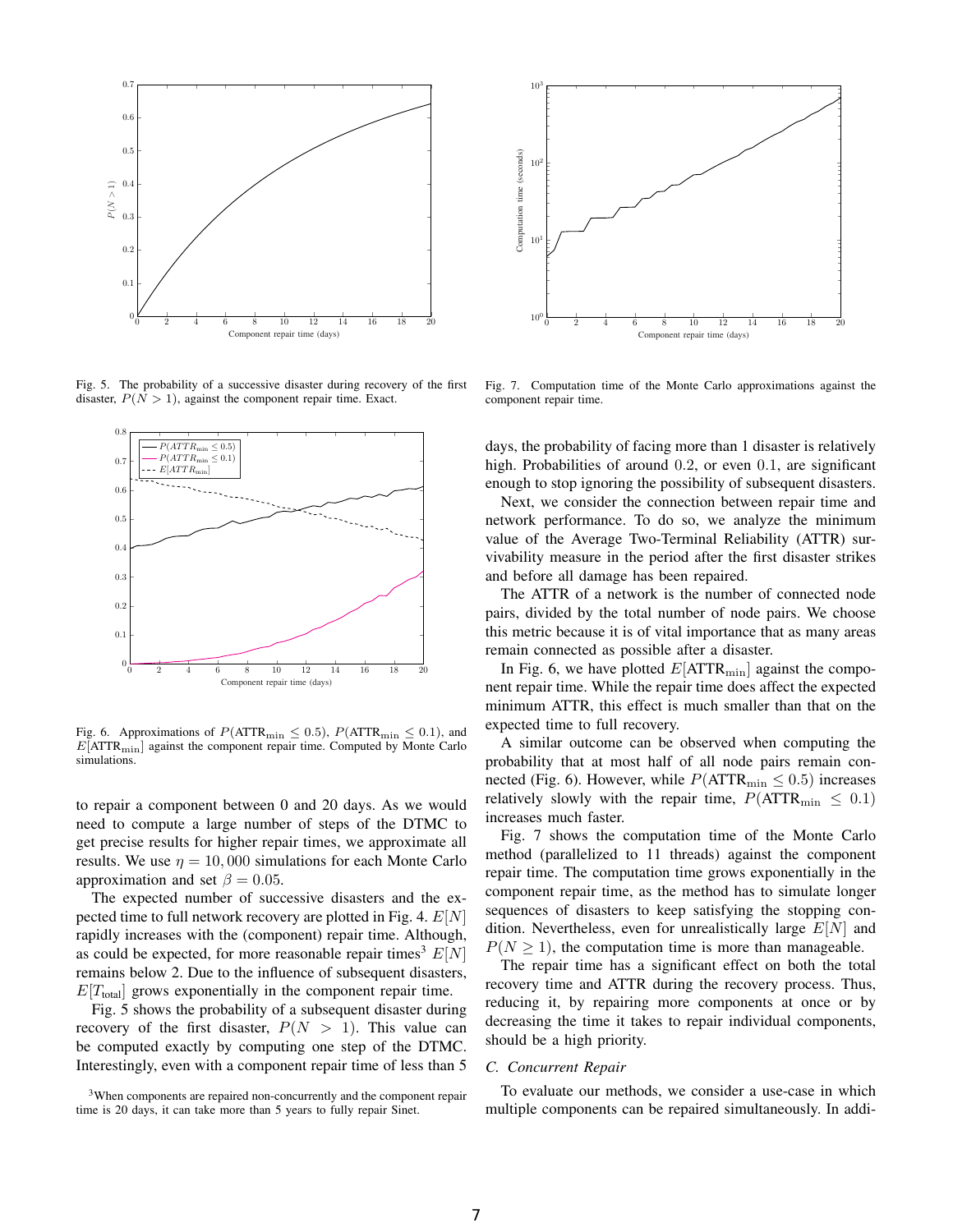#### TABLE I

COMPARISON OF THE EXACT RESULTS FROM SEC. IV AND THE RESULTS OF THE MONTE CARLO METHOD FROM SEC. V. THE EXACT COLUMN SHOWS THE LOWER AND UPPER BOUNDS OF THE VALUE. THE RUNTIME OF THE EXACT COMPUTATION ONLY INCLUDES THE TIME TO COMPUTE  $S_1$ TO  $S_k$ . The MONTE CARLO APPROXIMATION IS OBTAINED BY PERFORMING 50,000 MONTE CARLO SIMULATIONS WITH STOPPING CONDITION  $\hat{P}(N \geq n) \leq 0.0001 \frac{exp(-\lambda_D R)}{1-exp(-\lambda_D R)}$ .

|                                  | <b>Exact</b>      | <b>Monte Carlo</b> |
|----------------------------------|-------------------|--------------------|
| E[N]                             | $1.0850 - 1.0851$ | 1.0851             |
| P(N>1)                           | 0.0763            | 0.0763             |
| $P(\text{ATTR}_{\min} \leq 0.5)$ | $0.3834 - 0.3834$ | 0.3825             |
| $P(\text{ATTR}_{\min} \leq 0.1)$ | $0.0021 - 0.0022$ | 0.0021             |
| $E[T_{total}]$ (days)            | 19.4576 - 19.4674 | 19.4816            |
| 1-Threaded Computation Time (s)  | 1.556.7398        | 120.1504           |

tion, we assume only nodes are damaged by the disasters. As Sinet is a backbone network and individual nodes are connected to many additional network components (which will also be affected by the disaster) that are not included in our topology, we assume repairing a single node takes half a month. However, by sending out multiple repair crews, 10 nodes can be repaired simultaneously.

To compute exact lower and upper bounds of the properties of interest, we construct the DTMC up to 5 successive disasters. By applying the methods from Sec. IV and limiting ourselves to 5 successive disasters, we obtain lower bounds of  $E[N]$ ,  $P(\text{ATTR}_{\text{min}} \leq m)$ , and  $E[T_{\text{total}}]$ . By computing the upper bound on the error, applying Theorems 1, 2, and 3, we can obtain the upper bounds on these values as well.

We approximate the lower bounds of these properties with our Monte Carlo method from Sec. V. We set the number of simulations  $\eta$  to 10,000, and choose  $\beta$  such that the difference between the approximation of the lower and upper bounds of  $E[N]$  is smaller or equal to  $\epsilon = 0.0001$ . That is, the method stops if  $\hat{P}(N \le n) \le \beta = 0.0001 \frac{exp(-\lambda_D R)}{1-exp(-\lambda_D R)}$ . The resulting values can be found in Table I.

The computation time of the Monte Carlo method is much lower than that of the exact bounds. In addition, the Monte Carlo approximations are quite accurate. Thus, this method can be a good alternative for the exact approach, especially when the network or repair times are very large.

The probability of a second disaster striking the network during repair of a previous disaster has a low, yet still significant, probability (0.0763), but a very high impact. It is disastrous to the network if more than 90% of all node pairs lose their connection. While this outcome is not even considered feasible when only considering a single disaster, our successive disaster model shows that it is possible, although with low probability.

#### VII. RELATED WORK

The amount of research into assessing the impact of multiple regional failures is rather sparse. In [13], disaster occurrences were characterized by independent Poisson processes. However, in contrast to our framework, the methodology of [13] did not consider the difference between single or multiple disaster occurrences in a short period of time.

When the possibility of more than one regional failure is considered, it is often in the form of deliberate, simultaneous attacks. In this case, the goal is to find a set of attack locations where the damage to the network is maximized [19]–[21] or to compute the minimum number of regional failures required to disconnect two nodes [22]–[24].

In [25], Neumayer and Modiano showed how to compute the average two-terminal reliability after a randomly located disk or line cut. They briefly discussed how to extend their approach to multiple simultaneous events.

Regional failures can be modeled as Shared-Risk Link Groups (SRLG). SLRGs reflect possible combinations of links that can fail simultaneously, for example due to disasters or cable cuts. Yang et al. considered the problem of finding a set of at most k paths with an availability of at least  $\delta$ under, potentially multiple simultaneous, single link failures and SRLG failures [26]. As this problem is NP-hard, they provided both a heuristic and an integer non-linear program formulation to find these paths.

Rahnamay-Naeini et al. proposed a model for multiple correlated random disasters, based on spatial point processes [27]. Using their model, Monte Carlo simulations can be performed by randomly generating a fixed number of disaster events and their effects. The model from [27] does not take into account network repair or disaster processes over time.

Heegaard and Trivedi considered the recovery of a network after a single pre-selected disaster [28]. They proposed a detailed model of the performance of a network directly after the failure event and during subsequent recovery operations.

To the best of our knowledge, none of the work on multiple regional failure events consider time or network repair.

#### VIII. CONCLUSION

Recently, natural disasters have struck the same area shortly after one another on a number of occasions. Successive disasters like these are rare, but can inflict a massive amount of damage on the network. Consequently, the risk of successive disasters is significant and should be considered when evaluating the vulnerability of a network.

To this end, we have composed a network and disaster model capable of modeling a sequence of disasters in time and applied this model to construct a discrete-time Markov chain of the network state after one or more successive disasters. We have shown how to adopt this Markov chain to compute with arbitrary precision (1) the probability of more than one successive disaster, (2) the expected number of successive disasters, and (3) the expected time to fully recover from these disasters. Analogously to the expected survivability metrics in single-disaster models, we considered the minimum value of a metric during the disaster-and-recovery process.

Building upon these results, we have developed a Monte Carlo method that can compute the vulnerability of networks to disasters in a matter of minutes. Since these types of analyses only need to be conducted sporadically and can be